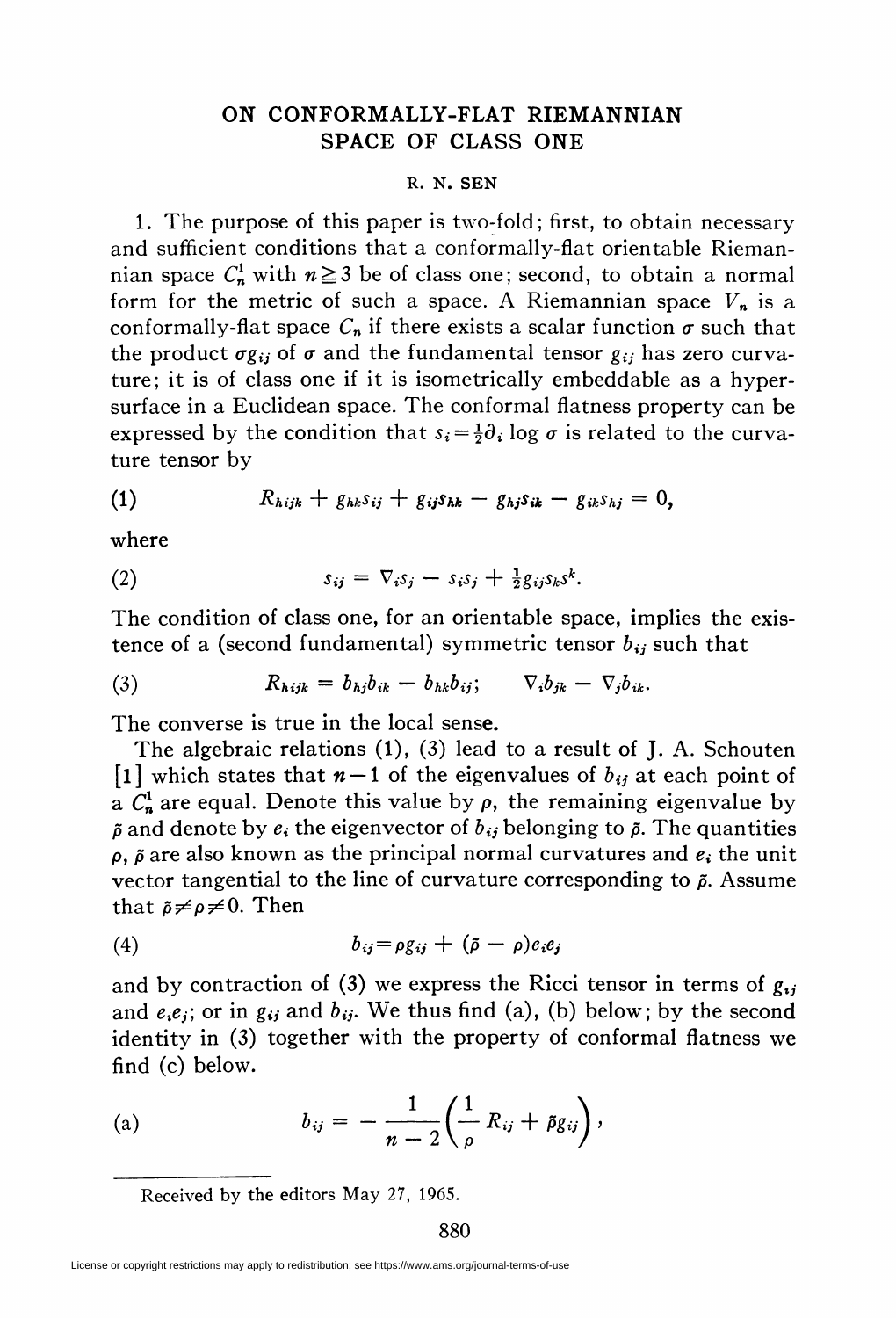(b) 
$$
R_{hijk} = \rho^2 (g_{hj}g_{ik} - g_{hk}g_{ij})
$$

$$
+ \rho(\tilde{\rho} - \rho)(g_{hj}e_ie_k + g_{ik}e_he_j - g_{hk}e_ie_j - g_{ij}e_he_k),
$$
  
(c) 
$$
\partial_i \rho \text{ is proportional to } e_i.
$$

These formulas are due to Verbickii [2 ]; he also showed that the existence of scalar functions  $\rho$ ,  $\tilde{\rho}$  and a unit vector field  $e_i$  such that (b), (c) hold is sufficient that  $V_n$  be locally a  $C_n^1$ .

2. The above results are most easily verified by choosing an orthonormal basis for the tangent space consisting of eigenvectors of  $b_{ij}$ ; we choose  $e_i$  to be the first of these. Then  $g_{ij}$  and  $b_{ij}$  take diagonal forms with respect to this basis,

$$
[g_{ij}] = \text{diag}(1, 1, \cdots), \qquad [b_{ij}] = \text{diag}(\tilde{\rho}, \rho, \rho, \cdots).
$$

For brevity we only give the first two diagonal elements:

$$
[g_{ij}] = diag(1, 1); [b_{ij}] = diag(\tilde{\rho}, \rho); [e_i e_j] = diag(1, 0).
$$

Then

$$
[R_{ij}] = \text{diag}(-(n-1)\rho\tilde{\rho}, -\{(n-2)\rho^2 + \rho\tilde{\rho}\});
$$

and among  $g_{ij}$ ,  $b_{ij}$ ,  $R_{ij}$ ,  $e_i e_j$  any one can be written as a linear combination of any two. This is how (5) below is proved.

THEOREM 1. If a  $V_n$  is a  $C_n^1$ , then there are scalars  $E\neq 0$  and F such that

(5) 
$$
R_{hijk} = E(R_{hj}R_{ik} - R_{hk}R_{ij}) + F(g_{hj}g_{ik} - g_{hk}g_{ij}).
$$

Conversely, if in a  $C_n$  scalars  $E\neq 0$ , F exist such that (5) holds, where

(6) 
$$
R = -\frac{n-1}{(n-2)E} + (n-1)(n-2)F,
$$

then  $C_n$  is a  $C_n^1$ .

PROOF OF THE CONVERSE. Contraction of  $(5)$  with  $g^{hk}$  gives

$$
R_{ij}=ER_j^kR_{ik}-ERR_{ij}-(n-1)F_{g_{ij}}.
$$

Hence, every eigenvalue  $\lambda$  of  $R_{ij}$  satisfies

$$
\lambda = E\lambda^2 - ER\lambda - (n-1)F;
$$

which, by (6), has as its solutions

$$
\lambda=\frac{-1}{(n-2)E}, \quad \tilde{\lambda}=(n-1)(n-2)F.
$$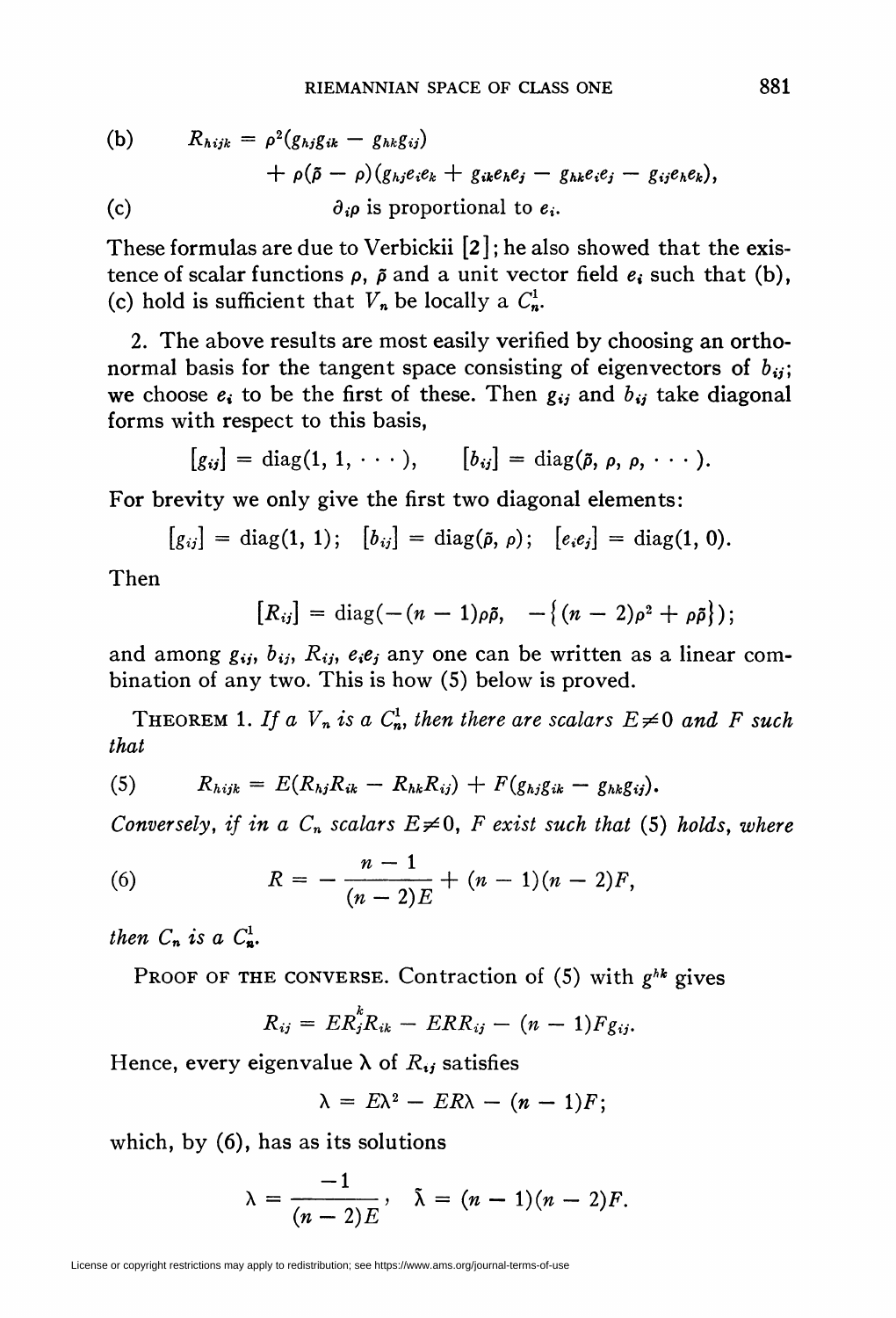By (6),  $\lambda$  has multiplicity  $n-1$ ;  $\tilde{\lambda}$  has multiplicity 1. The situation is now easily reduced to that of a  $C_n$  involving a second fundamental tensor  $b_{ij}$  which is a linear combination of  $g_{ij}$  and  $e_i e_j$ , where  $e_i$  is a unit eigenvector of  $R_{ij}$  associated with  $\lambda$ . It is a simple exercise to relate the  $\lambda$ ,  $\bar{\lambda}$  above with  $\rho$ ,  $\bar{\rho}$  resulting in

$$
\lambda = -\left\{(n-2)\rho^2 + \rho\tilde{\rho}\right\}, \quad \tilde{\lambda} = -\left(n-1\right)\rho\tilde{\rho}.
$$

We thus obtain

THEOREM 2. If a  $V_n$  is a  $C_n^1$ , then

(7) 
$$
R_{hijk} = \frac{R_{hj}R_{ik} - R_{hk}R_{ij}}{(n-2)\{(n-2)\rho^2 + \rho\tilde{\rho}\}} - \frac{\rho\tilde{\rho}}{n-2} (g_{hj}g_{ik} - g_{hk}g_{ij}),
$$

where  $\tilde{p} \neq p \neq 0$  are scalars. Conversely if a  $C_n$  satisfies (7), then  $C_n$  is a  $C_n^1$  if  $R = -(n-1)\{(n-2)^2\rho^2 + 2\rho\tilde{\rho}\}.$ 

3. Theorem 1 of §2 can be applied to find the metric of a  $C_n^1$ . This can be done by taking the fundamental tensor of a  $C_n$  in the form  $g_{ii} = 1/\phi^2$ ,  $g_{ij} = 0$ ,  $(i \neq j)$ , and looking for the general form of  $\phi$  for which the equations (5) and (6) are satisfied. The fundamental tensor is then obtained in a canonical form as

(8) 
$$
g_{ii} = 1/[f(U)]^2
$$
,  $g_{ij} = 0$ ,  $(i \neq j)$ , where  $U = \sum_i (X^i)^2 + c$  and  $X^i = ax^i + b^i$  with  $a \neq 0$ ,  $b$ ,  $c$  constants,

where  $f$  is any real analytical function of U subject to a restriction stated below. The normal form of the metric is now obtained by taking  $a = 1$ ,  $b^i = c = 0$  in (8).

This metric and some properties which have been obtained in previous papers [3], [4] are stated in the following theorem:

THEOREM 3. The coordinates of any  $C_n^1$  may be so chosen that its metric assumes the normal form

(9) 
$$
ds^{2} = \sum_{i} (dx^{i})^{2} / [f(\theta)]^{2}, \qquad \theta = \sum_{i} (x^{i})^{2},
$$

where f is any real analytic function of  $\theta$  subject to the restriction

$$
(n-1)ff' + \theta ff'' - (n-1)\theta f'^2 \neq 0, \qquad (f' = df/d\theta, \text{ etc.}).
$$

If  $\rho \neq 0$  and  $\bar{\rho}$  are the eigenvalues of multiplicity  $n - 1$  and 1 respectively of the second fundamental tensor of the space (9), then

(10) 
$$
\rho^2 = 4f'(f - \theta f'), \quad \rho \tilde{\rho} = 4(ff' + \theta ff'' - \theta f'^2).
$$